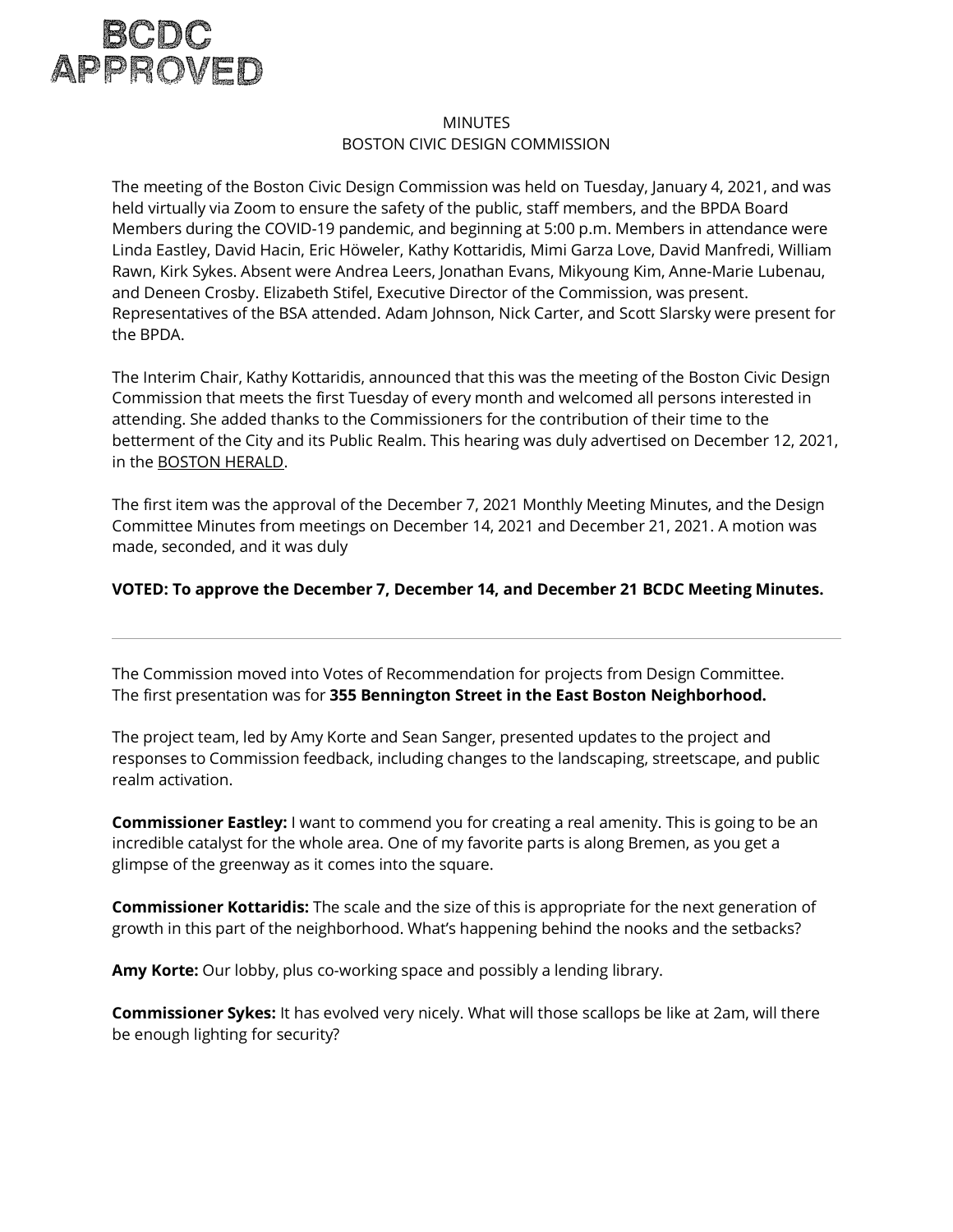**Commissioner Love:** The team has been very responsive to all of our comments, in particular the lighting along the street. It's all looking great. In the area with the Massport easement, what's happening?

**Amy Korte:** There's a retaining wall and a dropdown. We can at least line it with planters.

**Sean Sanger:** We can create a green wall and use the existing canopy tree. It will also be planted as a pollinator garden.

**Commissioner Manfredi:** It's a very nice project. The scale is totally appropriate. You've created a really nice strategy to create some scale and provide context that others will build on.

Hearing no public comment, it was moved, seconded, and

#### **VOTED: That the BCDC recommend approval for 355 Bennington Street.**

The next project was **380 Stuart Street**. David Manfredi was recused.

The project team, led by Carolyn Desmond and David Nagahiro, presented changes and updates to the project, including aspects of the ground floor, the West Plaza and East Passage, and the overall tower massing.

**Commissioner Hacin:** I appreciate the work you've done, and the thoughtful presentation of the history of the project. One of my big concerns was skepticism about the open spaces, but you've made those spaces much more believable as extensions of the outdoor space. The tangents and vertical stacking create a building that is dynamic, but is grounded. The only caveat is that we need to make sure these stacked buildings do feel special, as there are many going up across the city.

**Commissioner Eastley:** What is the material of the underside of each of those lobes? On one of your diagrams they had a bold color.

**David Nagahiro:** We would love to express the underside of the soffits.

**Commissioner Eastley:** This is a fabulous project. Can you comment more on the quality of the green wall in the back of the project? Can you explore more colors and materials? Lastly, why is the red passage way so orthogonal?

**David Nagahiro:** We can explore all of that. In part, we wanted to make the passageway controlled and defended from the elements.

**Commissioner Eastley:** It doesn't feel like it's a part of the building, in terms of height and the angles.

**Commissioner Hacin:** It also connects to the Loews Building. How much of your thoughts are because of the red? If it were more like the rest of the building, it may fit in.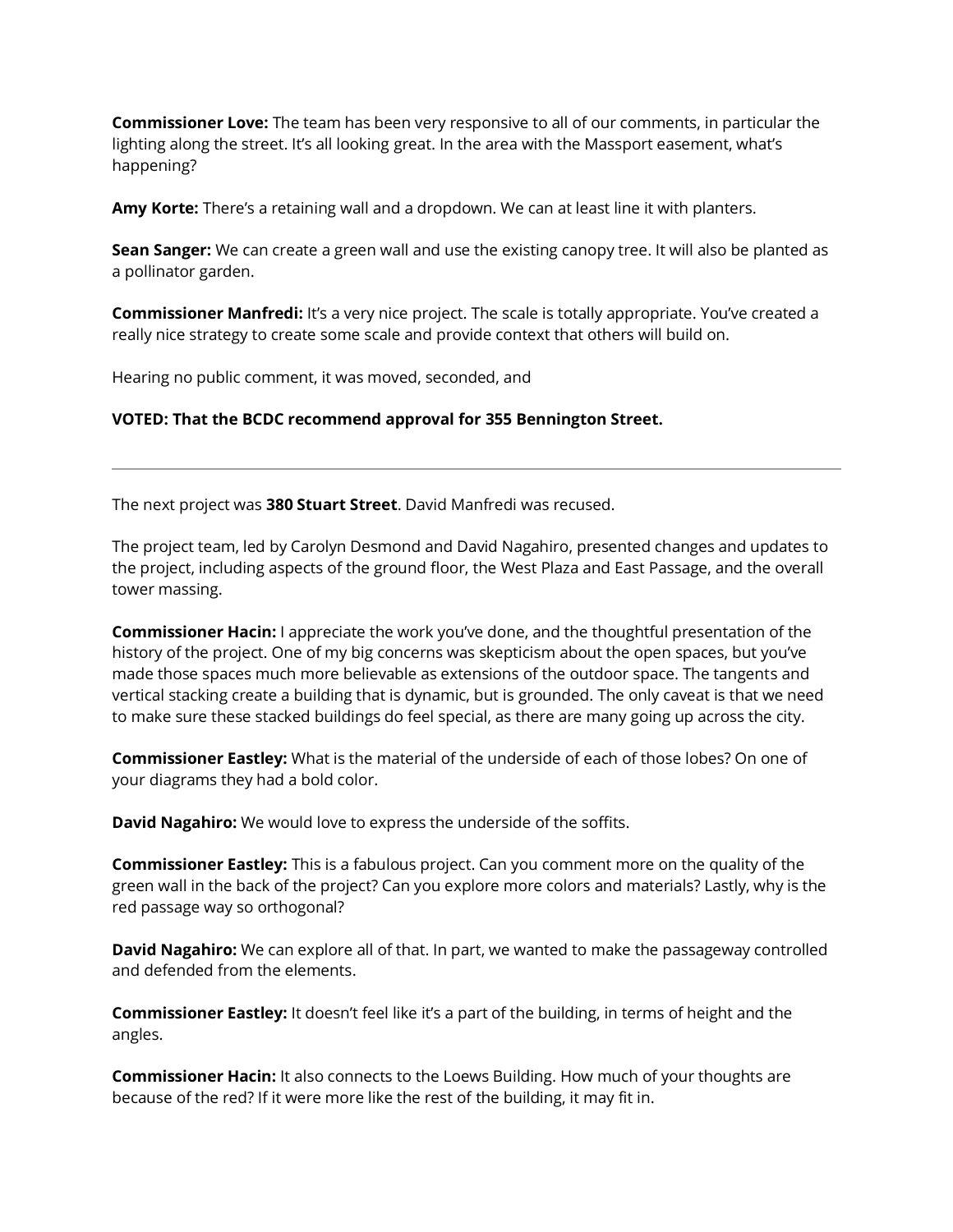**David Nagahiro:** We'll be looking at the red. We want to make it clear that this is pedestrian prioritized.

**Commissioner Sykes:** On the changes to the massing, you've been successful. It would have been nice to see a night view. I endorse what you've done here.

**Commissioner Love:** I agree that the red is somewhat appealing, but needs to have a larger conversation. Maybe as part of the same resolution as the soffits. Overall the project is in a much better place. The last comment I have is about having eyes on the water feature.

**Commissioner Howeler:** Maybe the water feature could have some kind of lighting or reflective? The tower is good. I've said before I don't think you need the verticality, but that's for you to resolve. It's a strong form.

**Commissioner Hacin:** Is the glass curved?

**David Nagahiro:** We wanted to be elegant in our material transitions, to express the corners in as way you don't perceive.

A number of members of the public spoke to oppose the project, on grounds of wind, traffic, and height.

**Commissioner Hacin:** How has this project progressed on the BPDA side?

**Elizabeth Stifel:** This is a Notice of Project Change. That is a different review process than a large project review. The Commission is reviewing the changes to something already approved.

**Carolyn Desmond:** The NPC is not changing any of the height or density that has already been approved. In 2015, it went through years of review with an IAG. None of that has changed.

**Nick Carter, BPDA:** PDAs are not tied to ownership or the building.

**Commissioner Rawn:** Can we see what the previously approved project was like in terms of height and girth?

**Commissioner Eastley:** So nothing is chaning in terms of height or density?

**Carolyn Desmond:** Correct.

**Commissioner Hacin:** Were those project elements approved by the BPDA?

**Carolyn Desmond:** The PDA went through an extensive public process.

**Commissioner Rawn:** Is it accurate that a headquarters building has a separate set of zoning rules?

**Jennifer Schultz:** Anything that have already been approved in the PDA carry forward. SKANSKA is